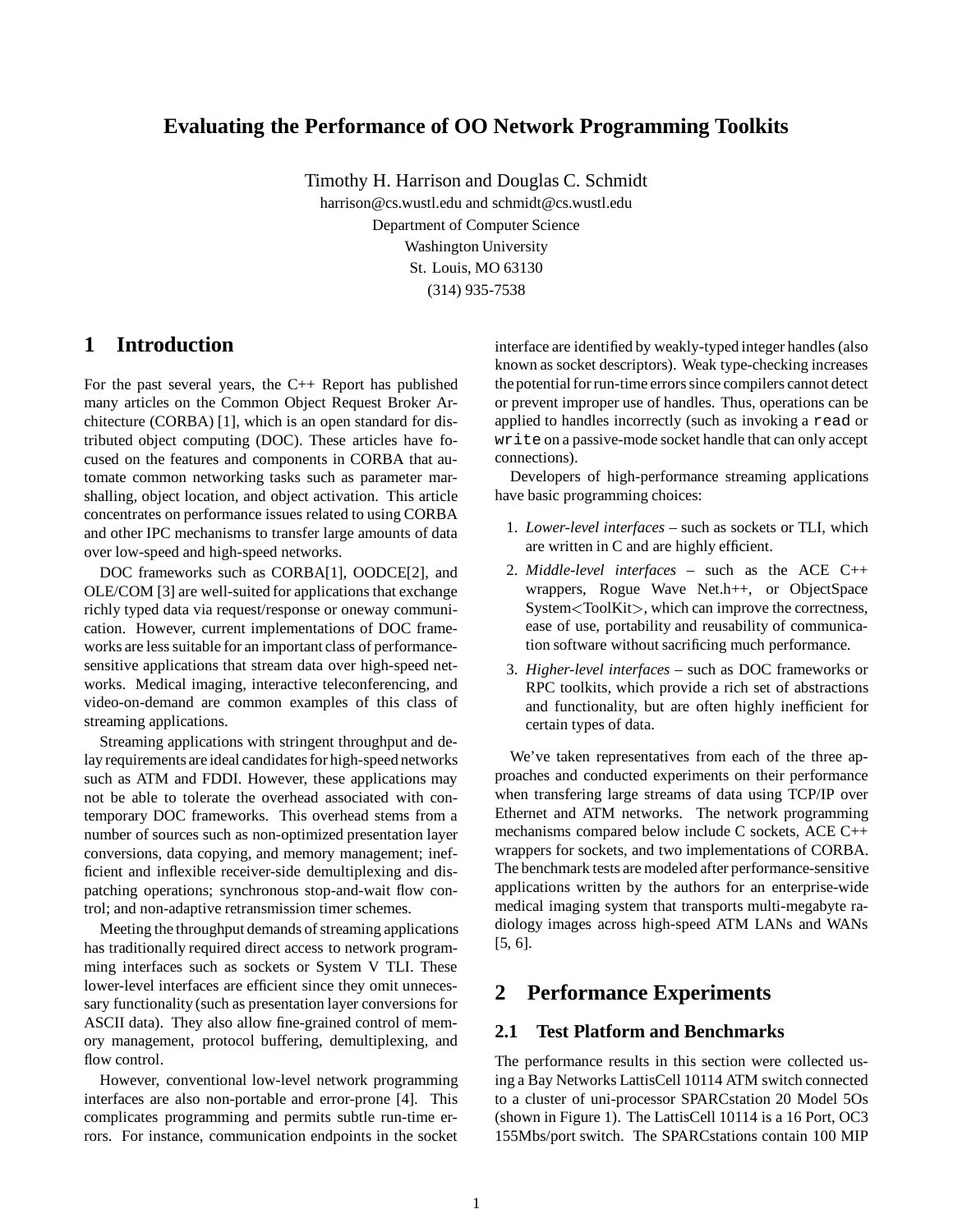

Figure 1: Network/Host Environment for Benchmarks

Super SPARC CPUs running SunOS 5.4. The SunOS 5.4 TCP/IP protocol stack is implemented using the STREAMS communication framework [7]. Each SPARCstation 20 has 64 Mbytes of RAM and an ENI-155s-MF ATM adaptor card, which supports 155 Megabits per-sec (Mbps) SONET multimode fiber. The Maximum Transmission Unit (MTU) on the ENI ATM adaptor is 9,180 bytes. Each ENI card has 512 Kbytes of on-board memory. 32 Kbytes is alloted per ATM virtual circuit connection for receiving and transmitting frames (for a total of 64 K). This allows up to 8 connections per card.

Data for the experiments was produced and consumed by an extended version of the widely available ttcp [8] protocol benchmarking tool. This tool measures end-to-end data transfer throughput in Mbps from a transmitter process to a remote receiver process. The flow of user data is unidirectional, with the transmitter flooding the receiver with a user-specified number of data buffers. Various sender and receiver parameters may be selected at run-time. These parameters include the number of data buffers transmitted, the size of data buffers, and the size of the socket transmit and receive queues.

The following versions of ttcp were implemented and benchmarked:

- *C version* this is the standard ttcp program implemented in C. It uses C socket calls to transfer and receive data via TCP/IP.
- *ACE C++ version* this version replaces all C socket calls in ttcp with the  $C++$  wrappers for sockets provided by the ACE network programming components (version 3.2) [9]. The ACE wrappers encapsulate sockets with typesafe, portable, and efficient C++ interfaces.



Figure 2: C, ACE, Orbix and ORBeline Performance over ATM and Ethernet

 *CORBA versions* – two implementations of CORBA were used: version 1.3 of Orbix from IONA Technologies and version 1.2 of ORBeline from Post Modern Computing. These versions replace all C socket calls in ttcp with stubs and skeletons generated from a pair of CORBA interface definition language (IDL) specifications. One IDL specification uses a sequence parameter for the data buffer and the other uses a string parameter.

Each version of ttcp was compiled using SunC++ 4.0.1 with the highest level of optimization  $(-04)$ . The timing mechanisms, command-line options, socket options, and communication protocols were held constant for all implementations of ttcp. Only the connection establishment and data transfer mechanisms were varied.

### **2.2 Results**

We ran a series of tests that transferred 64 Mbytes of user data in buffers ranging from 1 byte to 128 Kbytes using TCP/IP over Ethernet and ATM networks. Data buffers were run in increments of 1 byte, 1 K, 2 K, 4 K, 8 K, 16 K, 32 K, 64 K, and 128 K sizes. Two different sizes for socket queues were used: 8 K (the default on SunOS 5.4) and 64 K (the maximum size supported by SunOS 5.4).

Figure 2 summarizes the performance results for all the benchmarks using 64 K socket queues over a 155 Mbps ATM link and a 10 Mbps Ethernet (the 8 K socket queue results are presented in Figures 3 and 6). The C and ACE C++ wrapper versions of ttcp obtained the highest throughput: 62 Mbps using 8 K data buffers. In contrast, the Orbix and ORBeline CORBA versions of ttcp peaked at around 39 Mbps with 64 K data buffers using IDL sequences.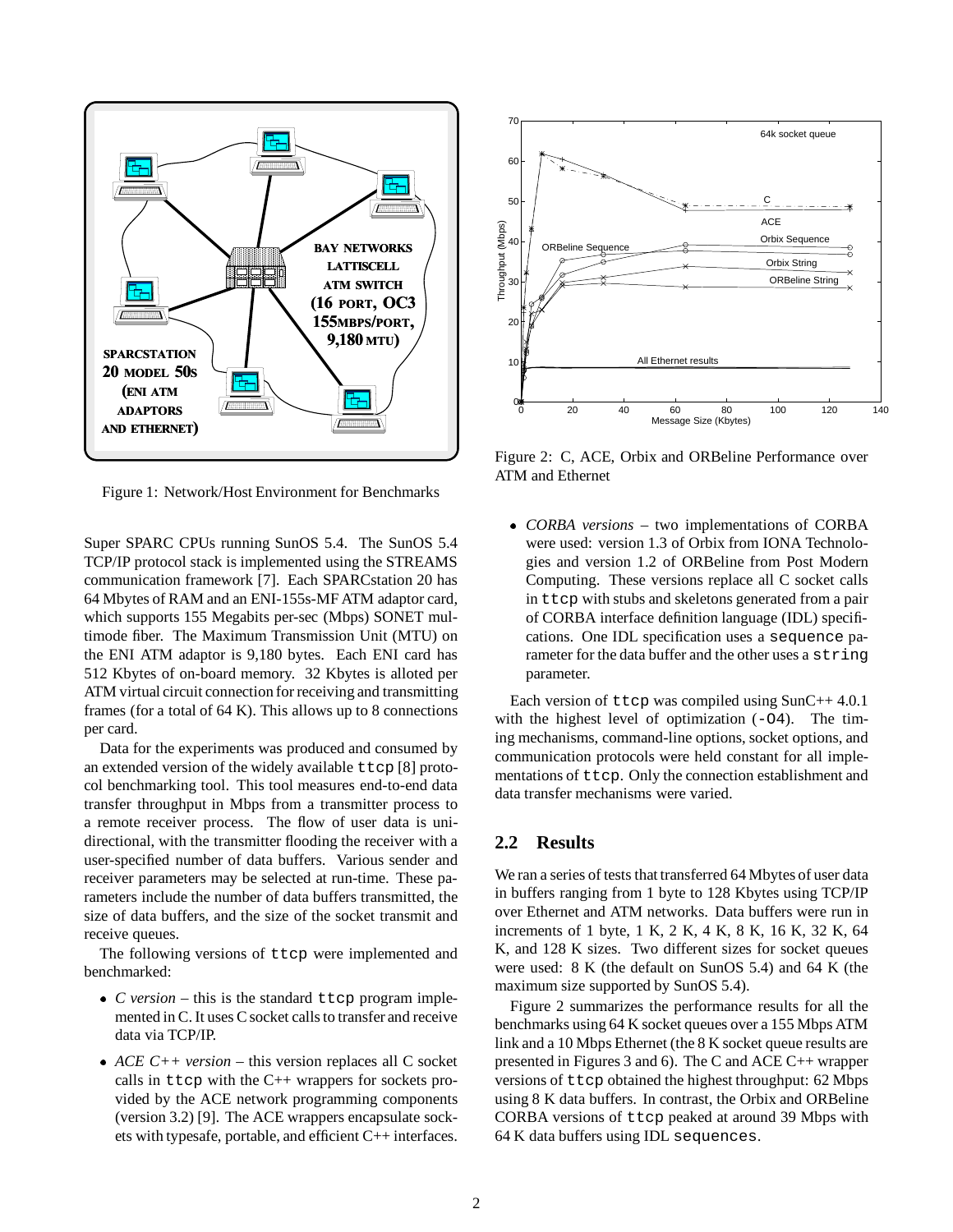

Figure 3: C and ACE Performance over ATM and Ethernet

The results for Ethernet show much less variation, with the performance for all tests ranging from around 8 to 8.7 Mbps with 64 K socket queues. None of the Ethernet benchmarks ran faster than 8.7 Mbps, which is 87 percent of the maximum speed of a 10 Mbps Ethernet. Although the absolute throughput of ttcp is almost 8 times faster over ATM, the relative utilization of the network channel speed was much lower (*i.e.,* 62 Mbps represents only 40 percent of the 155 Mbps ATM link).

The disparity between network channel speed and endto-end application throughput is known as the *throughput preservation problem*. This problem occurs when only a portion of the available bandwidth is actually delivered to applications. The throughput preservation problem stems from operating system and protocol processing overhead (such as data movement, context switching, and synchronization). As shown in Section 2.2.2, the throughput preservation problem is exacerbated by contemporary implementations of DOC frameworks like CORBA, which copy data multiple times during fragmentation/reassembly, marshalling, and demarshalling.

Sections 2.2.1 and 2.2.2 examine these performance results in detail and Section 3 presents recommendations based on an analysis of the benchmark results.

#### **2.2.1 C and ACE C++ Wrapper Implementations of TTCP**

Figure 4 shows the configuration of the ttcp driver for the C and ACE C++ wrapper tests. For both these tests, the sender process writes 64 Mbps of data directly to the socket layer, which forwards it across the network to the receiver process. The receiver process reads the data from the socket and "consumes" it.<sup>1</sup>





Figure 4: TTCP Configuration for C and ACE C++ Tests

Figure 3 illustrates the performance results from the C and ACE wrapper versions of ttcp over ATM and Ethernet. The performance of C sockets and ACE C++ wrappers are roughly equivalent. Both peak at 62 Mbps over ATM using 8 K data buffers and 64 K socket queues. This indicates that the performance penalty for using the ACE  $C_{++}$  wrappers is insignificant, compared with using C library function calls directly.

Figure 3 illustrates the impact of data buffer size on performance. When the data buffers exceeded 8 K performance began to decline, leveling off at around 48 Mbps with 64 K data buffers. This behavior is caused primarily by the MTU size of the ATM network, which is 9,180 bytes. When data buffers exceed the MTU size they are fragmented and reassembled, thereby lowering performance.

Figure 3 also illustrates the impact of socket queue size on throughput. Larger socket queues increase the TCP window size, which allows the transmission of multiple TCP segments back-to-back. In the case of ATM, increasing the socket queue from  $8K$  to  $64K$  improves ttcp performance significantly from 23 Mbps to 62 Mbps.

The Ethernet results for large and small socket queues show less variation than the ATM results. They peak at 8.4 Mbps with 8 K socket queues and 8.7 Mbps with 64 K socket queues. In both cases, the factor limiting performance is the slow speed of the network.

#### **2.2.2 CORBA Implementations of TTCP**

Figure 5 shows the configuration of ttcp for the CORBA tests. For both these tests, the sender writes 64 Mbps to the receiver by invoking the send method on the TTCP stub. The stub forwards the data across the network to the ORB on

data.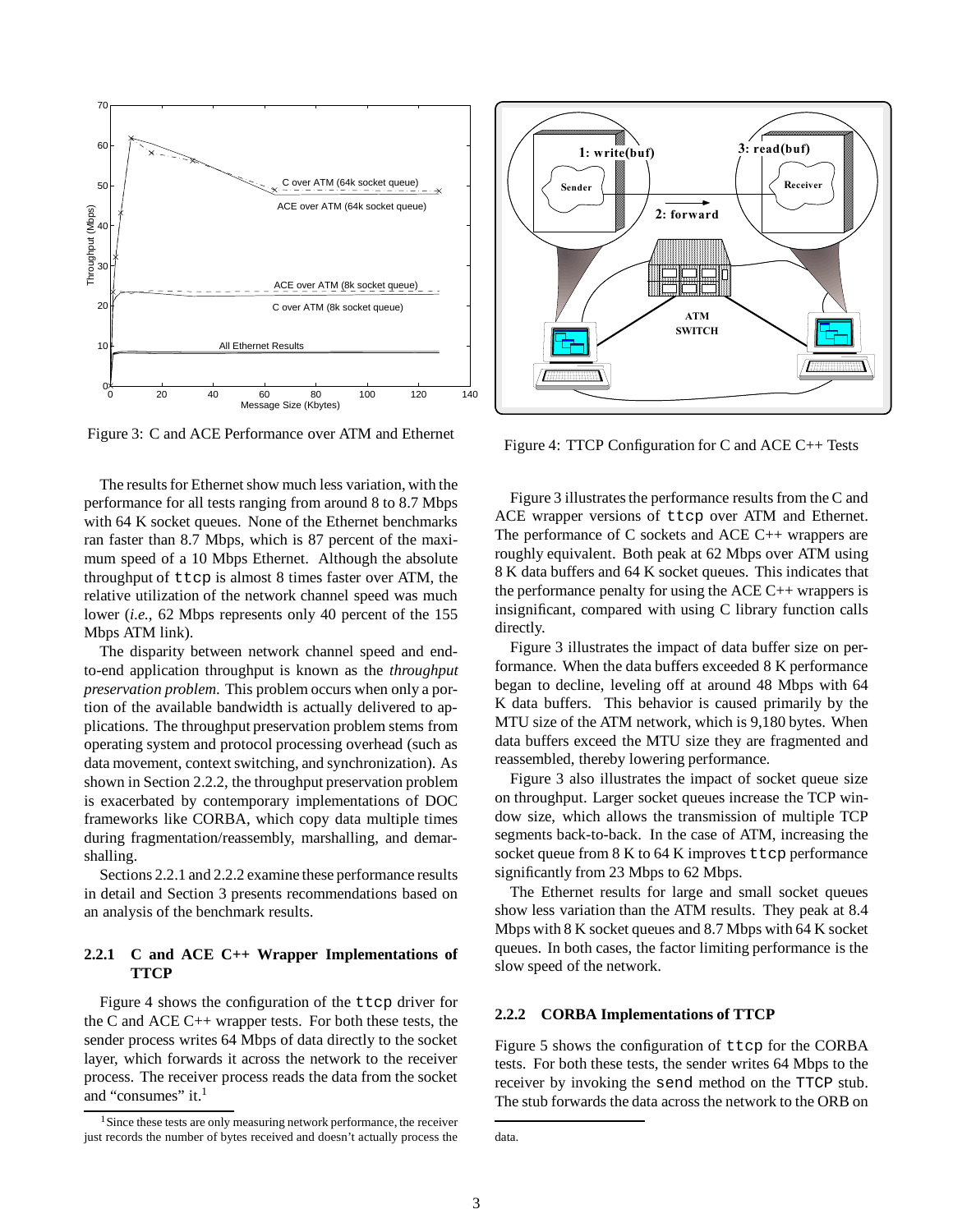

Figure 5: TTCP Configuration for the CORBA Tests

the server. The ORB's Object Adapter then performs demultiplexingoperations to locate the TTCP skeleton. Finally, this skeleton passes the data up to the TTCP implementation object by invoking a send upcall. As before, the receiver just records the number of bytes received, rather than processing the data.

Figure 6 illustrates the results of measuring two versions of ttcp implemented with two different versions of CORBA. The CORBA implementations were developed using singlethreaded versions of Orbix 1.3 and ORBeline 1.2.

Extending ttcp to use CORBA required several modifications to the original C/socket code. All C socket calls were replaced with stubs and skeletons generated from a pair of CORBA interface definitions. One IDL interface uses a sequence to transmit the data and the other IDL interface uses a string, as follows:

```
typedef sequence<char> ttcp_sequence;
interface TTCP_Sequence
{
  oneway void send (in ttcp_sequence ttcp_seq);
};
interface TTCP_String
{
  oneway void send (in string ttcp_string);
};
```
The send operations use oneway semantics since the ttcp benchmarks measure the performance of uni-directional data transfer. This behavior is consistent with the flow of communication in electronic medical imaging applications and video distribution.

The client-side of ttcp was modified as follows:

```
// Use locator service to acquire bindings.
TTCP_String *t_str = TTCP_String::_bind ();
TTCP_Sequence *t_seq = TTCP_Sequence::_bind ();
```


Figure 6: Orbix and ORBeline Performance over ATM and Ethernet

The bind method is a factory generated by the IDL compiler from an IDL specification (such as TTCP Sequence and TTCP String). This factory obtains CORBA *object references* to object implementations of TTCP Sequence and TTCP String located on a server. Object references are opaque, immutable handles that uniquely identifyobjects. All CORBA object implementations must have an object reference before they can be accessed by client applications, and all client applications must have an object reference before they can access the object implementations in the server.

Once object references are obtained, data buffers of the appropriate size can be initialized and transmitted by calling the IDL-generated send stubs, as follows:

```
// String transfer.
char *buffer = new char[buffer_size];
// Initialize data in char * buffer...
while (--buffers sent >= 0)
  t_str->send (buffer);
// Sequence transfer.
ttcp_sequence sequence_buffer;
// Initialize data in TTCP_Sequence buffer...
while (--buffers_sent >= 0)
  t_seq->send (sequence_buffer);
```
The server-side was modified to create object implementations for TTCP Sequence and TTCP String. CORBA IDL compilers generate skeletons that translate IDL interface definitions (such asTTCP Sequence) into C++ base classes (such as TTCP SequenceBOAImpl). Each IDL operation (such as oneway void send) is mapped to a corresponding  $C++$  pure virtual method (such as virtual void send). Programmers then define C++ derived classes that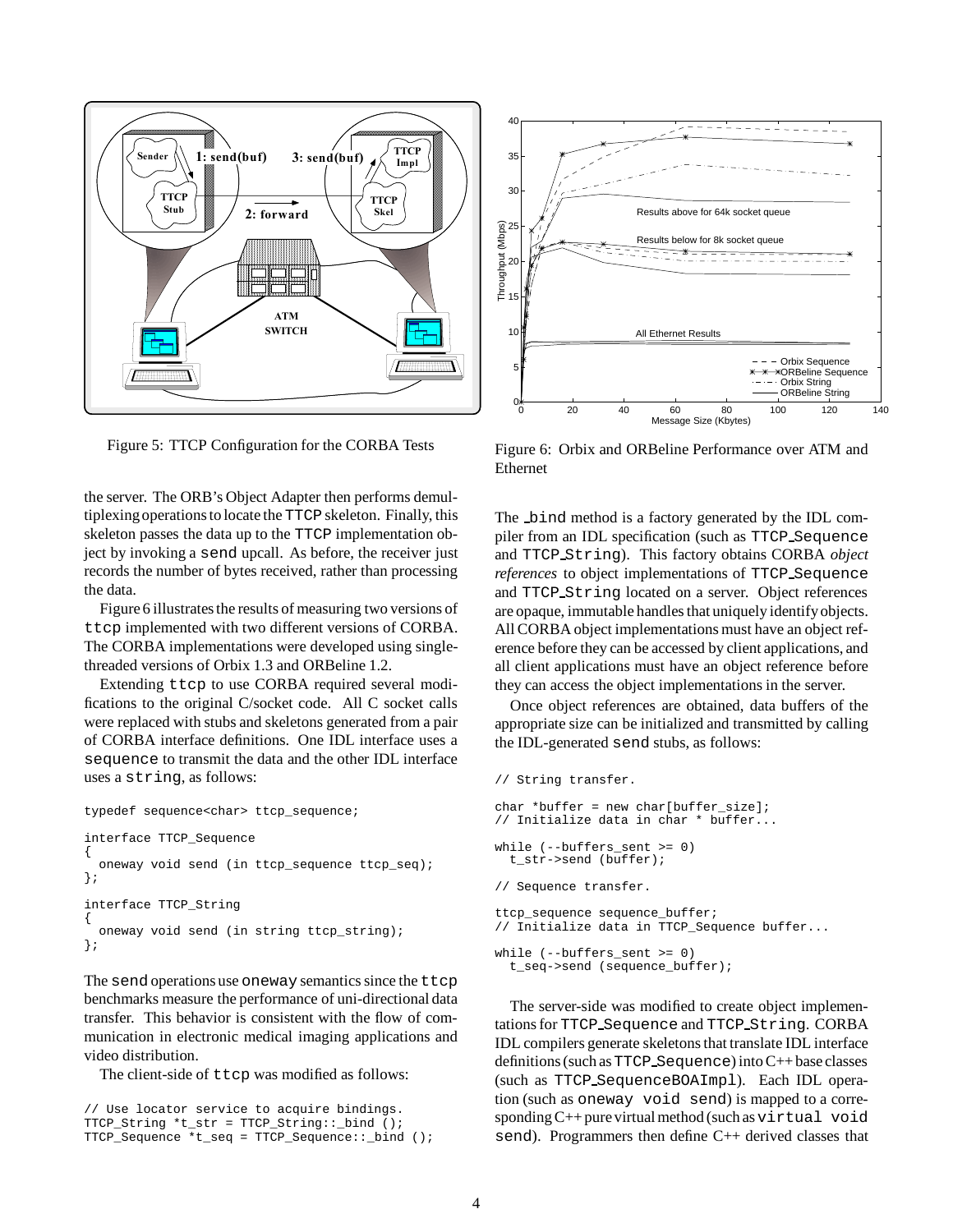override these virtual methods to implement applicationspecific functionality, as follows:<sup>2</sup>

```
// Implementation class for IDL interface
// that inherits from automatically-generated
// CORBA skeleton class.
class TTCP_Sequence_i
  : virtual public TTCP_SequenceBOAImpl
{
public:
  TTCP Sequence i (void): nbytes (0) \{\}// Upcall invoked by the CORBA skeleton.
 virtual void send
    (const ttcp_sequence &ttcp_seq,
     CORBA::Environment &IT_env)
  {
    this->nbytes_ += ttcp_seq._length;
  }
  / /private:
  // Keep track of bytes received.
 u long nbytes ;
};
```
The server-side uses the CORBA implision ready event loop to demultiplex incoming requests to the appropriate object implementation, as follows:

```
int main (int argc, char *argv[])
{
  // Implements the Sequence object.
 TTCP_Sequence_i ttcp_sequence;
 // Implements the String object.
 TTCP_String_i ttcp_string;
 // Single-threaded event loop that handles
 // CORBA requests by making callbacks to
 // user-supplied object implementations
  // of TTCP_Sequence_i and TTCP_String_i.
 CORBA::BOA::impl_is_ready ();
  /* NOTREACHED */
 return 0;
}
```
By comparing Figure 6 with Figure 3 it is clear that the CORBA-based ttcp implementations ran considerably slower than the C and ACE wrapper versions on the ATM network, particularly for 8 K data buffers. The highest throughput (39 Mbps) was obtained by the Orbix sequence implementation using 64 K data buffers and 64 K socket queues. The throughput leveled off beyond 64 K data buffers.

Unlike the C and ACE wrapper results in Figure 2, the performance of the CORBA versions did not decrease when the size of the data buffers exceeded 8 K. This behavior stems from the higher fixed overhead of CORBA (such as demultiplexing and memory management) that lowers its performance for small buffer sizes. As the buffer size increases, the relative impact of this fixed overhead is reduced. However, as the size of the buffers increase so does the overhead of data

| <b>Test</b>              | $\sqrt[9]{\text{Time}}$ | #Calls | msec/call | <b>Name</b> |
|--------------------------|-------------------------|--------|-----------|-------------|
| C sockets                | 99.6                    | 527    | 92.8      | write       |
| (sender)                 |                         |        |           |             |
| C sockets                | 99.3                    | 7201   | 6.2       | _read       |
| (receiver)               |                         |        |           |             |
| ACE C++ wrapper          | 99.4                    | 527    | 87.3      | write       |
| (sender)                 |                         |        |           |             |
| ACE C++ wrapper          | 99.6                    | 7192   | 6.2       | read        |
| (receiver)               |                         |        |           |             |
| Orbix Sequence           | 94.6                    | 532    | 89.1      | write       |
| (sender)                 | 4.1                     | 2121   | 1.0       | memcpy      |
| Orbix Sequence           | 92.7                    | 7860   | 6.1       | read        |
| (receiver)               | 4.8                     | 2581   | 0.6       | memcpy      |
| <b>Orbix String</b>      | 89.0                    | 532    | 85.6      | write       |
| (sender)                 | 4.6                     | 2121   | 1.1       | memcpy      |
|                          | 4.1                     | 2700   | 0.7       | strlen      |
| Orbix String             | 86.3                    | 7744   | 5.7       | read        |
| (receiver)               | 5.5                     | 6740   | 0.4       | strlen      |
|                          | 4.5                     | 2581   | 0.9       | memcpy      |
| <b>ORBeline</b> Sequence | 91.0                    | 551    | 74.9      | write       |
| (sender)                 | 5.2                     | 6413   | 0.4       | memcpy      |
|                          | 1.8                     | 1032   | 0.8       | sigaction   |
| <b>ORBeline Sequence</b> | 89.0                    | 7568   | 5.8       | read        |
| (receiver)               | 5.1                     | 7222   | 0.3       | memcpy      |
|                          | 3.3                     | 1071   | 1.5       | poll        |
| <b>ORBeline String</b>   | 83.8                    | 551    | 83.9      | write       |
| (sender)                 | 5.4                     | 920    | 3.2       | strcpy      |
|                          | 4.3                     | 5901   | 0.4       | memcpy      |
|                          | 3.9                     | 1728   | 1.2       | strlen      |
|                          | 1.1                     | 1032   | 0.6       | sigaction   |
| <b>ORBeline String</b>   | 85.4                    | 7827   | 5.5       | read        |
| (receiver)               | 4.6                     | 6710   | 0.3       | memcpy      |
|                          | 4.2                     | 1702   | 1.3       | strlen      |
|                          | 2.8                     | 1071   | 1.3       | .poll       |

Figure 7: High cost Functions for ttcp Tests

copying. As shown below, data copying ultimately limits the throughput achievable with the CORBA implementations.

Detailed profiling and examination of the IDL stubs and skeletons generated by Orbix and ORBeline revealed that the CORBA overhead stems from the following sources:

 **Data Copying:** The data buffers exchanged between the sender and receiver in  $t \tau$  are treated as a stream of untyped bytes. This is consistent with the type of data transmitted by high-performance streaming applications like teleconferencing and medical imaging. In a sense, the tests reported here represent the "best" case for the CORBA implementations. Since the data is untyped, the CORBA presentation layer doesn't need to perform complex marshalling to handle byteordering differences between sender and receiver.<sup>3</sup>

Although marshalling was not required for our tests, the CORBA implementations still incurred significant data copying overhead. We used the UNIX execution profiler (prof) to pinpoint the sources of this overhead. The C++ compiler was directed to instrument the source code with monitoring instructions and prof was then used to measure the amount of time spent in functions during program execution. Figure 7

 $2$ Both CORBA implementations of  $t$ tcp used inheritance because OR-Beline 1.2 din't support Orbix's "TIE" technique, which uses object composition to associate application-specific CORBA class implementations to the generated IDL skeletons. Both Orbix and ORBeline 2.0 now support the "TIE" technique.

<sup>&</sup>lt;sup>3</sup>When when transfering richly-typed data instead of the untyped-data used in the ttcp tests, CORBA implementations incur much higher overhead, achieving only around 30 percent of the performance of hand-crafted C and C++ marshalling [10].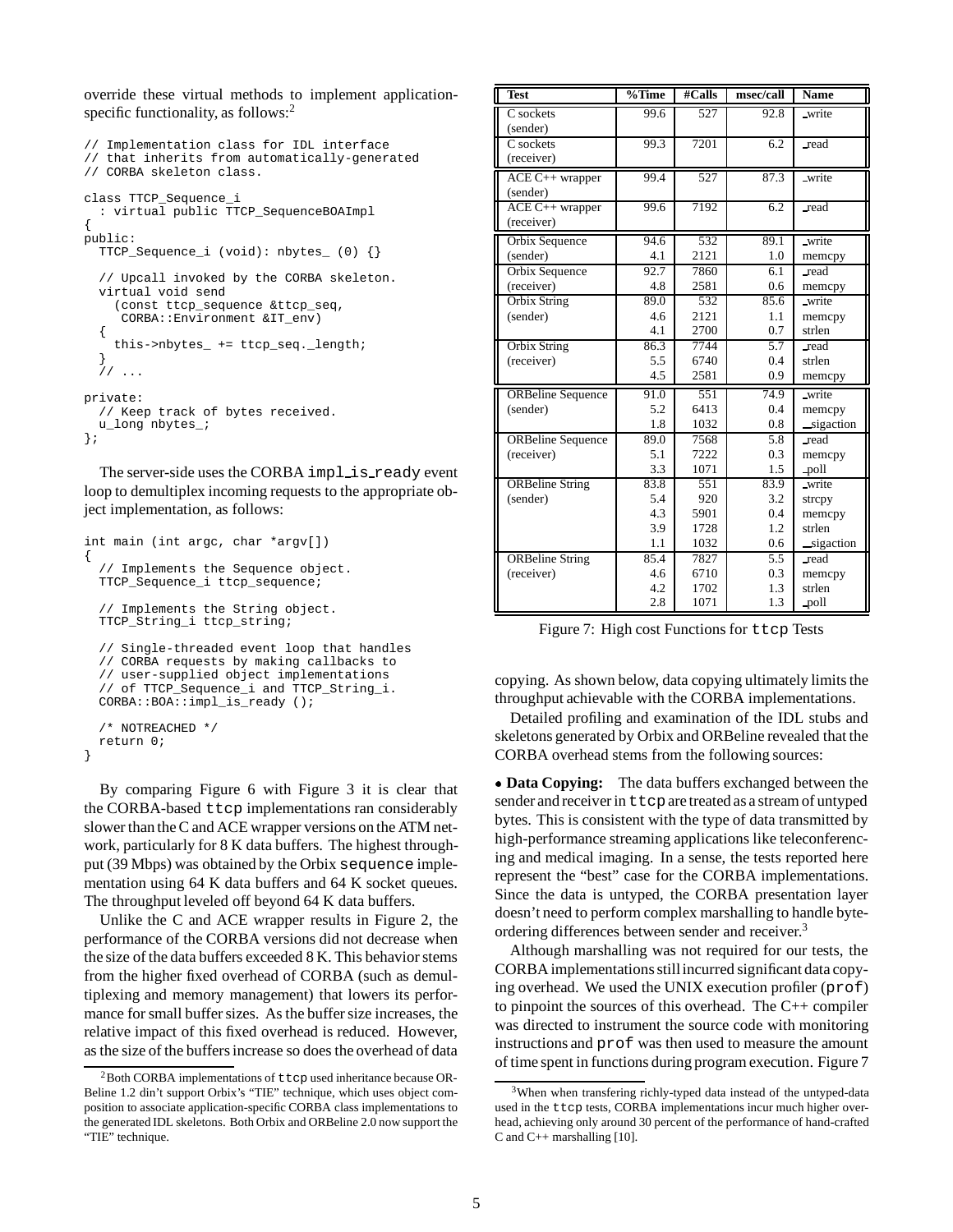lists the functions where the most time was spent sending and receiving 64 Mbytes using 128 K data buffers and 64 K socket queues.

The read and write system calls accounted for more than 99% of the execution time in the C and ACE  $C_{++}$ wrapper implementations of ttcp. Note that although the data was transmitted as 512 separate 128 K buffers it was read by the receiver in much smaller chunks of around 8 K. This illustrates the fragmentation and reassembly performed by the ATM network adaptors (whose MTU is 9,180 bytes).

The read and write system calls dominated the execution of the CORBA implementations, as well. Unlike the C and ACE wrapper versions, however, these implementations spent 4 to 15 percent of their time performing other tasks, such as copying and/or inspecting data (memcpy, strcpy, and strlen), checking for activity on other I/O handles  $($  poll), and manipulating signal handlers  $($  sigaction). This shows that the highest cost tasks involved data copying and data inspection. The IDL stubs and skeletons copy data multiple times (*e.g.,* from the TCP data buffer into a marshalling buffer, and then again into the parameter passed to the send upcall).

The test results also illustrate that the choice of CORBA IDL parameter datatypes has a significant impact on performance. The sequence implementations shown in Figure 6 peaked at 39 Mbps for Orbix and 38 Mbps for ORBeline. In contrast, the string implementations peaked at 34 Mbps for Orbix and 30 Mbps for ORBeline. The performance variation between the sequence and string results are due to differences in their IDL-to-C++ mappings. In particular, the IDL sequence mapping contains a length field, whereas the string mapping does not. The generated IDL stubs and skeletons use this length field to avoid searching each sequence parameter for a terminating NUL character. In contrast, the IDL string implementations use strlen to determine the length of their parameters.

The performance variation between Orbix and ORBeline is partially explained by the differences in their message fragmentation/reassembly implementations, as well as the design of their socket event handling. As shown in Figure 7, ORBeline copies data approximately 3 more times than Orbix on the sender and receiver for bothsequence and string.

In addition,ORBeline invokes the sigaction and poll system calls twice for each message that is sent and received, respectively. The sigaction call disables the SIGPIPE signal during a write system call. On most UNIX systems the default behavior on SIGPIPE is to exit the program. SIGPIPE occurs when data is sent over a socket whose peer has reset the connection. To unobtrusively prevent this from happening, ORBeline 1.2 replaces any existing handlers with SIG IGN disposition before the write and resets it to the original disposition following the write. The Orbix implementation does not perform these operations, which is one reason why ORBeline's throughput was consistently lower than Orbix (as shown in Figure 6).<sup>4</sup>

 **Demultiplexing:** Each CORBA request message contains the name of its intended remote operation, which is represented as a string. Orbix demultiplexes incoming messages to the appropriate upcall by performing a linear search through the list of operations in the IDL interface. In the case of ttcp, linear search suffices since there was only one choice (send). However, this strategy doesn't scale well since search time grows linearly with the number of operations in the IDL interface. Moreover, the order of operations will determine the demultiplexing performance. Therefore, operations in Orbix should be ordered by decreasing frequency of use.

In contrast, ORBeline use hashing to determine the appropriate upcall associated with an incoming request. Hashing is likely to scale better for large IDL interfaces, but may be less efficient for small interfaces due to the overhead of computing the hash function. To handle these and other cases efficiently, the demultiplexing of requests can benefit from *adaptive* optimizations. These optimizations select customized strategies depending on the properties of the IDL interface. For example, perfect hashing or some type of integral indexing scheme could be negotiated between sender and receiver to improve performance and to shield developers from having to manually tune their IDL interfaces.

 **Memory allocation:** IDL skeletons generated automatically by a CORBA IDL compiler do not know how the user-supplied upcall will use the parameters passed to it from the request message. Thus, they use conservative memory management techniques that dynamically allocate and release copies of messages before and after an upcall, respectively. These memory management policies are important in some circumstances (*e.g.,* if an upcall is used in a multi-threaded application). However, this strategy needlessly increases processing overhead for streaming applications like ttcp that consume their data immediately without modifying it.

# **3 Evaluation and Recommendations**

Section 2.2 compared the performance of C, ACE wrapper, and CORBA versions of ttcp in terms of their ability to transfer large quantities of data using TCP/IP over Ethernet and ATM networks. In this section, we evaluate these results and present recommendations for using DOC frameworks over high-speed networks.

 **Know your requirements:** It's important to evaluate tools based on empirical measurements and a realistic understanding of application requirements, rather than adopting a particular communication model or implementation unconditionally. Although we focus on performance, your choice of communication mechanisms should consider other factors, as well. For instance, learning curve, cost of tools and run-time licenses, the ability to rapidly prototype, and time to market are just some of the requirements that guide the selection of a particular communication mechanism.

<sup>4</sup>ORBeline 2.0 eliminates this additional signal handler overhead.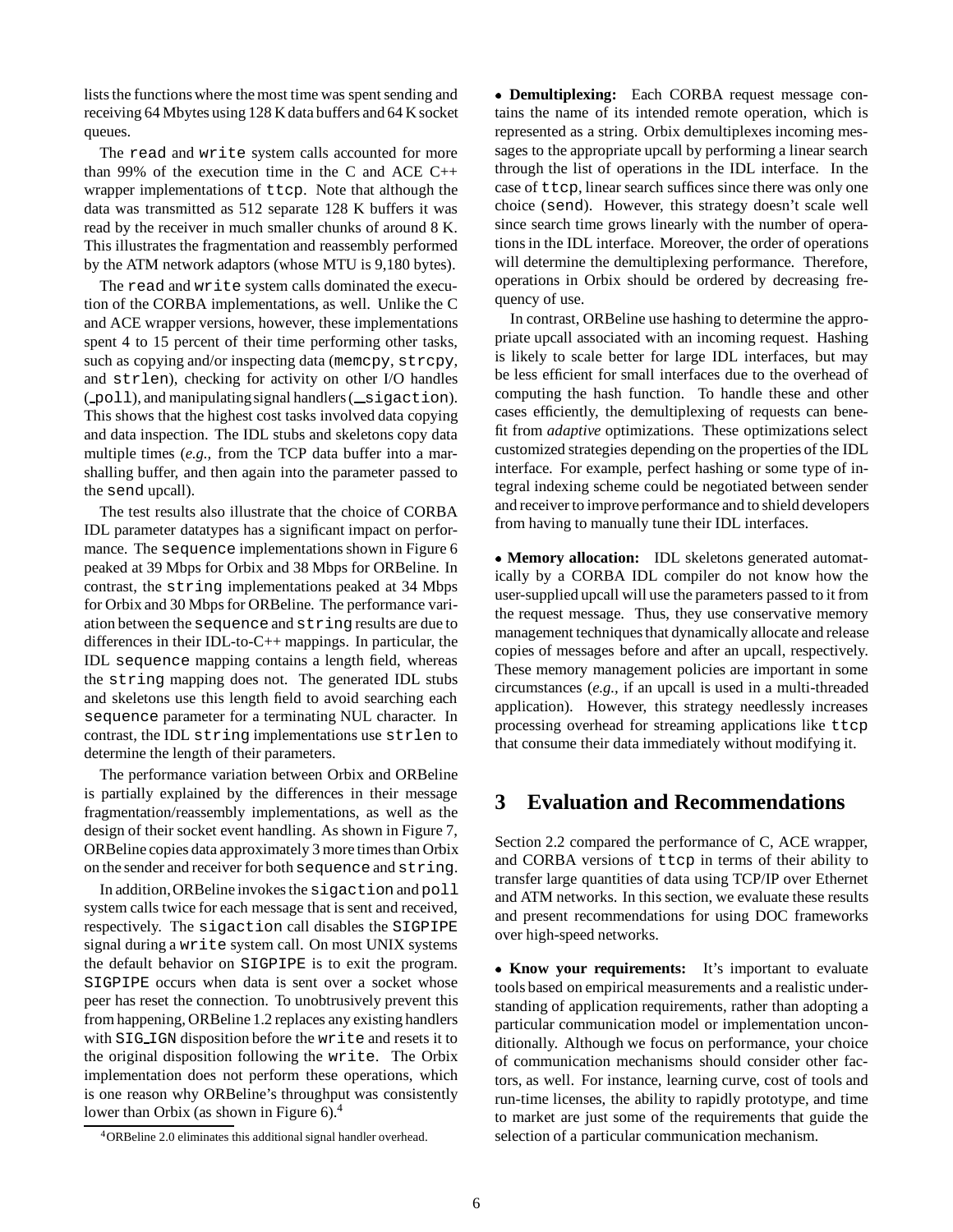If performance is your only requirement, using low-level mechanisms may be the best choice. At the moment, the C-level socket API or C++ wrappers for sockets will provide higher throughput than DOC frameworks over TCP/IP. If that's still not enough, and you don't need reliability or portability, bypass TCP/IP and program directly to the highspeed data link layer (e.g., ATM or FDDI) and/or get hardware support for your data streams. This approach is often used in high-speed video-on-demand systems [11].

On the other hand, if your requirements call for flexibility, maintainability, and reusability, you should consider a higher-level DOC framework such as CORBA or Network OLE. Although the performance will be lower, these DOC frameworks are valuable since they automate many common network programming tasks such as object selection, location, and activation, as well as parameter marshalling and framing.

 **Know your environments:** If you have a network in place, use a ttcp test to measure its maximum achievable throughput.5 If your project has already deployed a software communication framework, test its throughput. Compare what you have with what is possible. You will undoubtedly find that the overhead added by the communication framework (*i.e.,* CORBA, RPC, etc.) is just one aspect of highperformance communication. In particular, the overhead of the OS and network adapters is often much more significant than the overhead of CORBA in well-tuned ORBs. Ultimately, the best solution is an integrated approach that attacks performance overhead at multiple levels of abstraction (e.g., network adapter, OS kernel, transport protocols, demultiplexing, presentation layer, data copying, etc.).

If your applications don't push the limits of your network's potential (and it's likely they won't unless you're on a low-speed Ethernet or Token-Ring) consider the next step. If your requirements call for better performance, and you don't have the time, resources, or inclination to develop your own communication infrastructure, CORBA is a good choice. Good CORBA implementations will achieve reasonable performance with minimal development time.

 **Break the golden rule of abstraction:** One of the often cited benefits of CORBA is that it abstracts away from the lower-layer networking details. Therefore, it's tempting to think that we can write applications using CORBA and never worry about what's going on down below. Unfortunately, things aren't quite this easy when performance-sensitive applications are run over high-speed networks. In this case, you'll inevitably need access to lower-level mechanisms to maximize your application performance.

For example, it's particularly important to increase the size of the socket queues to the largest values supported by the OS.

This is illustrated by the considerable difference in throughput for the 8 K and 64 K socket queues in Figures 3 and 6. In fact, this figure shows that the choice of socket queue size has more impact than the choice of communication model (*i.e.,*  $C/C++$  vs. CORBA). The slowest communication model (CORBA) is faster with 64 K socket queues than the faster communication model  $(C/C++)$  with 8 K queues.

 **Demand that CORBA implementors provide hooks:** DOC frameworks that allow access to low-level mechanisms (such as socket queues) are destined to perform poorly when used over high-speed networks. For this reason, Orbix provides hooks to enlarge socket queues via setsockopt by invoking a user-defined callback function whenever a new socket is connected. Likewise, ORBeline 2.0's event handling mechanism gives clients and servers access to the ORB at a lower level (includingaccess to connection handles). Unfortunately, not all ORBs provide these hooks yet, so make sure to check with your ORB vendors before committing to a particular product.

The need for hooks also surfaces when trying to integrate multiple event loops. ORB event loops must be accessible if developers are to use CORBA for large-scale projects that involve other tools (such as GUI event loops, which typically use their own event loops [6]). Thus, ORB event loops must either be able to surrender control to another event loop or assume control of event loops running in the same process space. The most stubborn event loop typically wins. For instance, on Windows platforms the GUI event loop is tightly coupled with the operating system, which makes it hard for an ORB event loop to assume full control.

Orbix allows users to replace the default event loop through the use of CORBA::Orbix.registerIOCallbackand CORBA::Orbix.processNextEvent.

CORBA::Orbix.registerIOCallback gives users access to the socket descriptors being used by the ORB. CORBA::Orbix.processNextEvent allows the ORB to process a single incoming request. By combining the two, developers can easily integrate Orbix with their own select loop. Orbix integrates with the Windows event loop internally. However, developers must explicitly integrate with the X Windows event loop using registerIOCallback and processNextEvent. Orbix is shipped with an Xwin demo that shows how this can be done.

For those who want to integrate ORBeline with Graphical User Interfaces, almost no development needs to be done. ORBeline offers different implementations of their Dispatcher event loop. These include an XDispatcher for X Windows, a WinDispatcher for Windows and Windows NT, and even a GalaxyDispatcher. For more intimate control, developers can use Dispatcher::dispatch in combination with ORBeline event handlers. Dispatcher::dispatch tells the ORB to process the next incoming request, and ORBeline event handlers can be used to access the socket descriptors used by the ORB. For even more control, ORBeline also allows you to replace wholesale the implementation of the

<sup>&</sup>lt;sup>5</sup>The ttcp benchmarks and ACE source code described in this paper are freely available and may be obtained via the WWW at URL http://www.cs.wustl.edu/ schmidt/ACE.html. We encourage others to replicate our ttcp experiments using different implementations of CORBA and other network/host platforms and report the results.